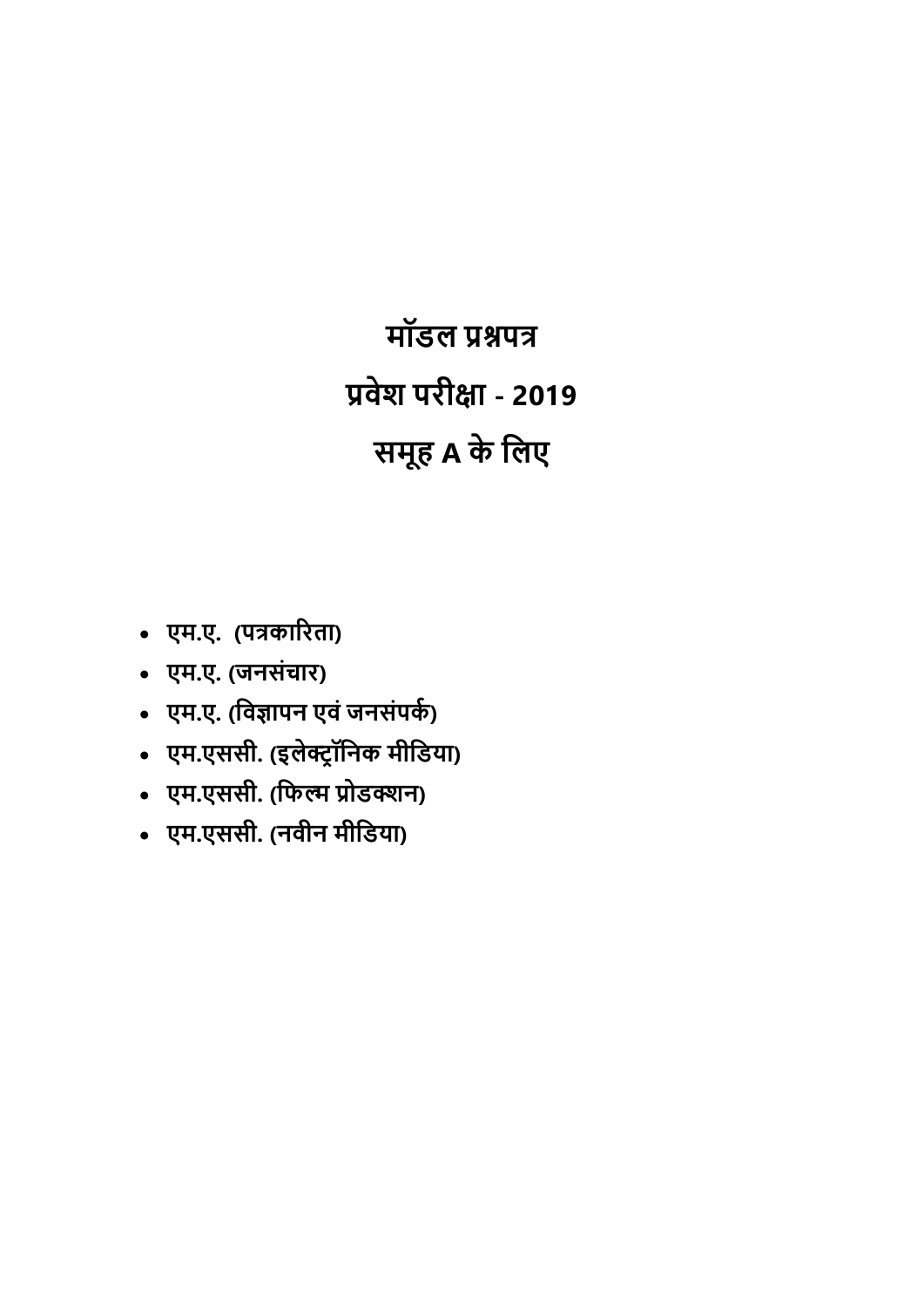iz-1 cgqfodYih; iz'u ¼izR;sd iz'u ds pkj fodYiksa esa ls lgh fodYi dk p;u djsa½ **20X1=20** Objective type questions (Select the correct option for each question)  $1$  भारत की पहली बोलती फिल्म कौन सी थी  $\overline{P}$ Name the first talkie movie in India अ राजा हरिश्चन्द्र a Raja Harishchandra ब झांसी की रानी b Jhansi Ki Rani स आलमआरा c AlamAra द पुंडलिक व d Pundalik 2 जिम्नलिखित में से कौन सोशल मीडिया नेटवर्क है ? Which of the following is an example of social media network ? अक्रोम a Chrome ब गगल b Google l eksftyk c Mozila द लिंक्डइन व d Linkedin 3 भारत में टेलीविजन का प्रसारण किस वर्ष से शुरु हुआ ? Television broadcasting was launched in India in…. v 1958 a 1958 ब 1959 **b** 1959 स 1960 c 1960 द 1961 d 1961 4 विबंका अविष्कारक इनमें से कौन है ? Who is the Web Inventor ? अ टीम बर्नर्स ली a Tim Berners Lee ब बिल गेटस b Bill Gates स स्टालमैन <br />
c Stallman

द चार्ल्स बबेज what descript charles Babbage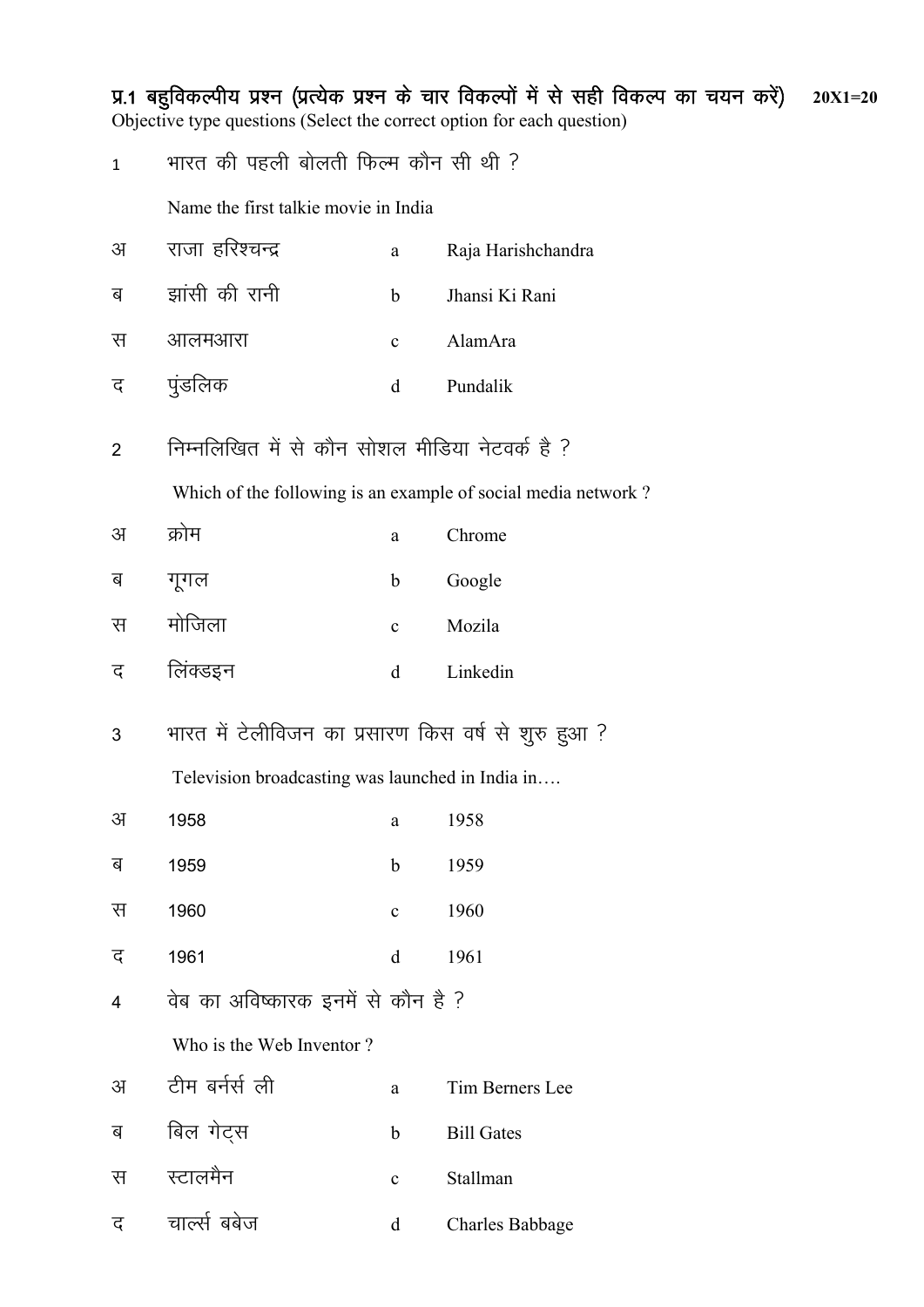$\overline{5}$ 

स

 $\overline{7}$ 

भारत के कितने राज्यों में विधान परिषद है ?

How many of states in India have legislative council

- अ 8 8 a ब 29 29  $\mathbf b$
- 21 द  $\mathbf d$ 21
- भारत का नैशनल स्टॉक एक्सचेंज कहां पर है ?  $6\phantom{a}$

The National Stock Exchange of India is located at

| नई दिल्ली<br>अ |  | New Delhi |
|----------------|--|-----------|
|----------------|--|-----------|

| ब | कोलकाता | h            | Kolkata |
|---|---------|--------------|---------|
| स | मुंबई   | $\mathbf{c}$ | Mumbai  |
| ट | चेन्नई  | d.           | Chennai |

मध्यप्रदेश के किस जिले की पहचान 'सफेद बाघों की जगह' के रुप में है ?  $\overline{7}$ Which district of Madhya Pradesh is called 'the land of white tigers'?

 $\overline{7}$ 

 $\mathbf{c}$ 

- रीवा अ a Rewa
- ब पन्ना Panna  $\mathbf b$
- स सतना Satna  $\mathbf{c}$
- सीधी द Sidhi  $\mathbf d$
- पानी को शुद्ध करने के लिये निम्नलिखित में से कौन सा व्यापक रुप से उपयोग किया जाता है 8 Which of the following is widely used to purify water
- फ्लुओरीन अ  $\mathbf{a}$ Fluorine
- क्लोरीन ब Chlorine  $\mathbf b$
- ब्रोमाइन **Bromine** स  $\mathbf{c}$
- आयोडीन द  $\mathbf d$ Iodine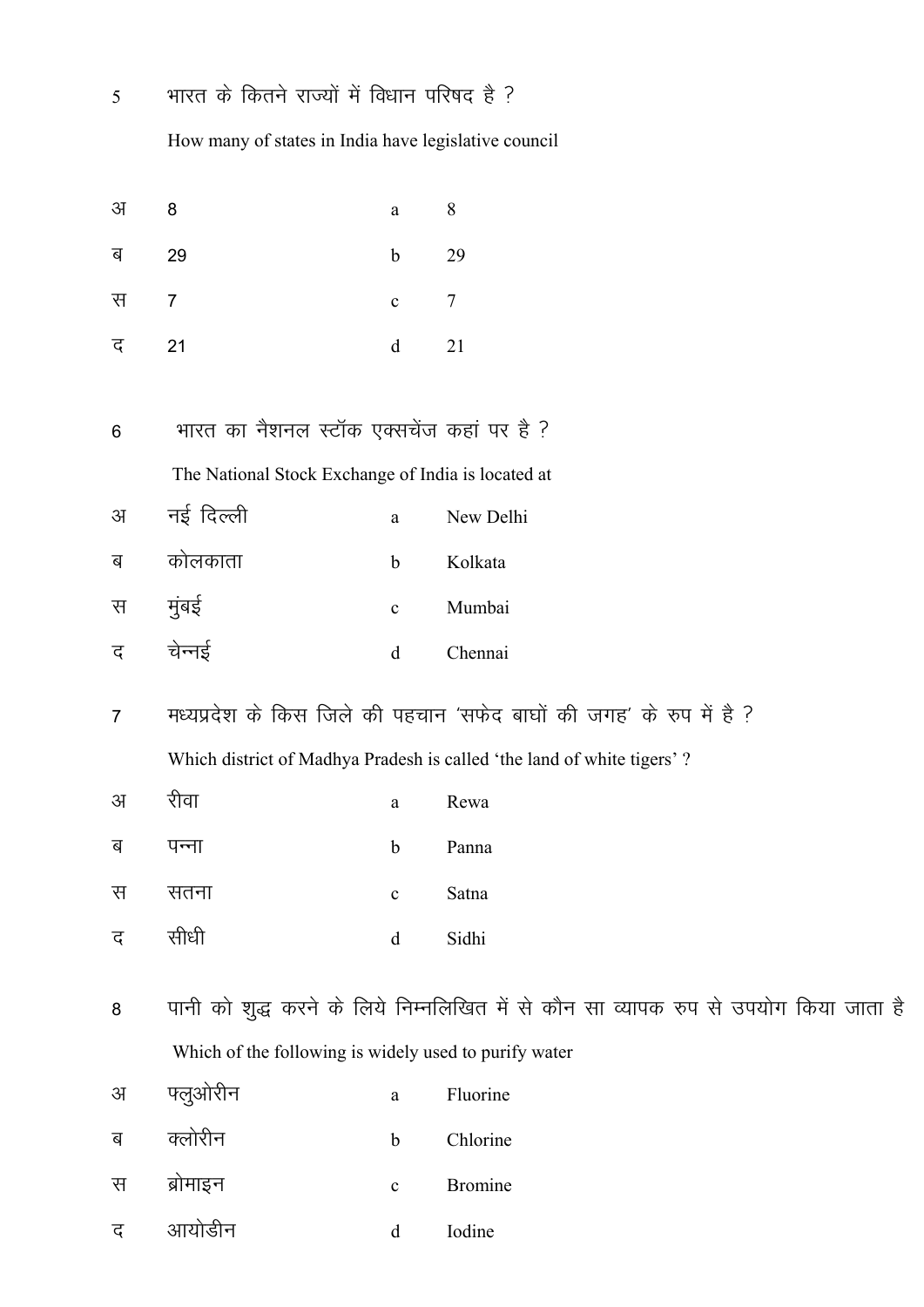| 9  | 'इंडिया विन्स फ्रीडम' किसकी आत्मकथा है ?              |              |             |                         |
|----|-------------------------------------------------------|--------------|-------------|-------------------------|
|    | India wins freedom is the autobiography of?           |              |             |                         |
| अ  | जवाहर लाल नेहरु                                       |              | a           | Jawahar Lal Nehru       |
| ब  | महात्मा गांधी                                         |              | $\mathbf b$ | Mahatma Gandhi          |
| स  | मौलाना अबुल कलाम आजाद                                 |              | $\mathbf c$ | Maulana Abul Kalam Azad |
| द  | ए पी जे अब्दुल कलाम                                   |              | d           | APJ Abdul Kalam         |
| 10 | कौन सी विटामिन की कमी रतौंधी का बनती है ?             |              |             |                         |
|    | Which vitamin deficiency causes night blindness?      |              |             |                         |
| अ  | विटामिन डी                                            | a            | Vitamin D   |                         |
| ब  | विटामिन सी                                            | $\mathbf b$  | Vitamin C   |                         |
| स  | विटामिन बी                                            | $\mathbf{c}$ | Vitamin B   |                         |
| द  | विटामिन ए                                             | d            | Vitamin A   |                         |
| 11 | किस तारीख को विश्व पर्यावरण दिवस मनाया जाता है        |              |             |                         |
|    | On which date Environment day is celebrated           |              |             |                         |
| अ  | 7 जुलाई                                               | a            | 7 July      |                         |
| ब  | 5 जून                                                 | $\mathbf b$  | 5 June      |                         |
| स  | 5 सितंबर                                              | $\mathbf{c}$ | 5 September |                         |
| द  | 5 दिसंबर                                              | $\mathbf d$  | 5 December  |                         |
| 12 | इनमें से कौन सा भारत का सर्वोच्च सम्मान है ?          |              |             |                         |
|    | Which of the following is the highest honor of India? |              |             |                         |
| अ  | भारत रत्न                                             | a            |             | <b>Bharat Ratna</b>     |
| ब  | अशोक चक्र                                             | $\mathbf b$  |             | Ashok Chakra            |
| स  | पदम भूषण                                              | $\mathbf{C}$ |             | Padam Bhushan           |
| द  | महावीर चक्र                                           | d            |             | Mahaveer Chakra         |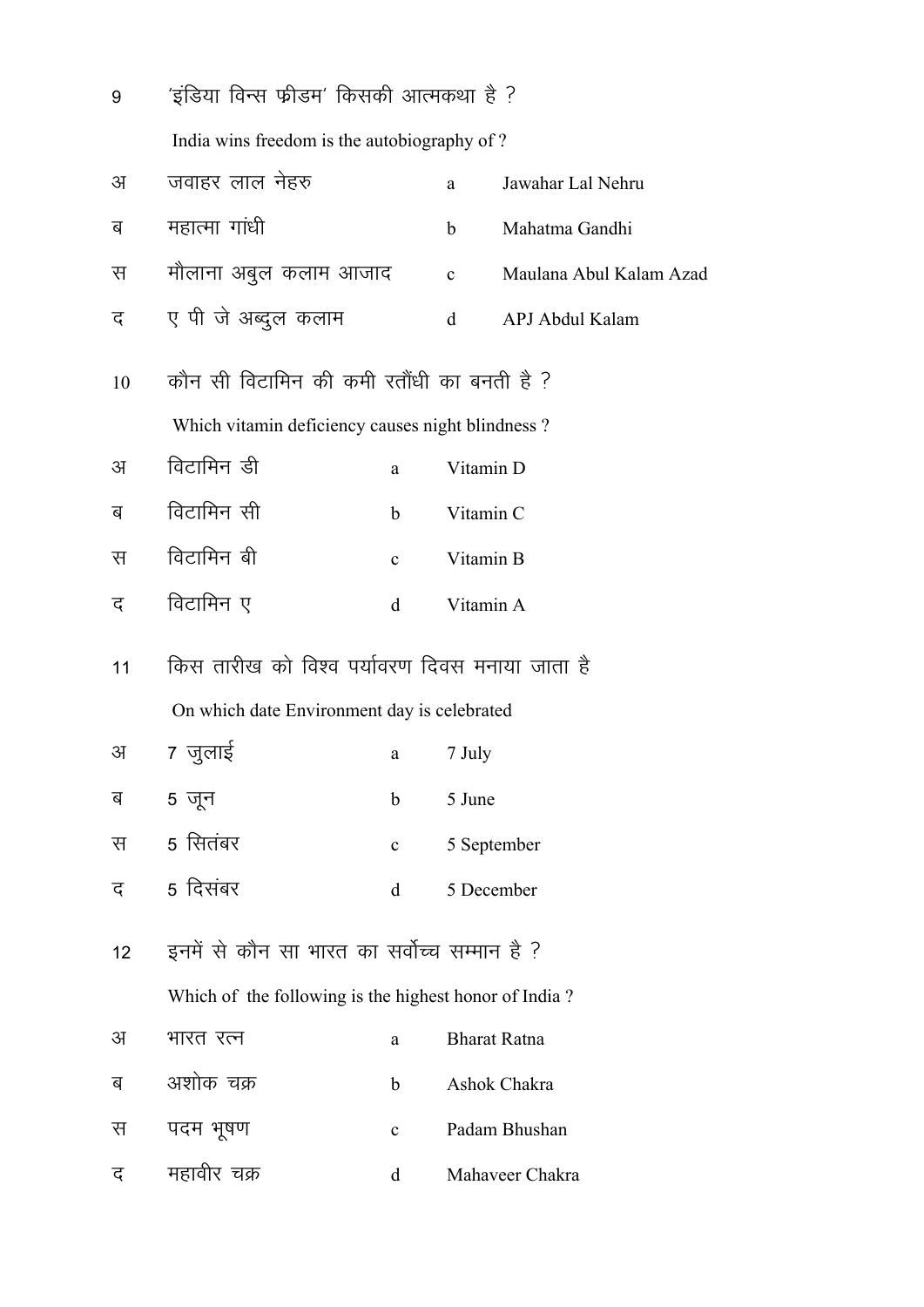| 13 |                                                             |              | किन दो तिथियों पर दिन और रात की लंबाई बराबर होती है ? |
|----|-------------------------------------------------------------|--------------|-------------------------------------------------------|
|    | On which two dates the length of day and night are equal    |              |                                                       |
| अ  | 23 मार्च और 21 सितंबर                                       | $\mathbf{a}$ | 23 <sup>rd</sup> March & 21 <sup>st</sup> September   |
| ब  | 21 मार्च और 23 सितंबर                                       | $\mathbf b$  | $21st$ March & $23rd$ September                       |
| स  | 01 मार्च और 30 सितंबर                                       | $\mathbf c$  | $1st$ March & $30th$ September                        |
| द  | 01 सितंबर और 23 मार्च                                       | $\mathbf d$  | $1st$ September & $23rd$ March                        |
|    |                                                             |              |                                                       |
| 14 | अंतिम मुगल सम्राट था                                        |              |                                                       |
|    | The last Mughal Emperor was                                 |              |                                                       |
| अ  | अकबर                                                        | a            | Akbar                                                 |
| ब  | बहादुरशाह जफर                                               | $\mathbf b$  | Bahadur Shah Zafar                                    |
| स  | औरंगजेब                                                     | $\mathbf c$  | Aurangzeb                                             |
| द  | बाबर                                                        | d            | Babur                                                 |
| 15 | विश्व व्यापार संगठन का मुख्यालय यहां है                     |              |                                                       |
|    |                                                             |              |                                                       |
|    | The Head Quarters of world trade organization is in         |              |                                                       |
| अ  | मॉन्ट्रियल                                                  |              | Montreal                                              |
| ब  | सीएटल                                                       | b            | Seattle                                               |
| स  | जेनेवा                                                      | $\mathbf c$  | Geneva                                                |
| द  | हेग                                                         | d            | The Hague                                             |
|    |                                                             |              |                                                       |
| 16 | भारत का पहला और आखिरी गवर्नर जनरल था                        |              |                                                       |
|    | The first and the last Indian Governor General of India was |              |                                                       |
| अ  | डब्ल्यू सी बनर्जी                                           | a            | W.C. Banerjee                                         |
| ब  | लार्ड माउन्टबेटन                                            | $\mathbf b$  | Lord Mountbatten                                      |
| स  | डॉ राजेन्द्र प्रसाद                                         | $\mathbf{C}$ | Dr. Rajendra Prasad                                   |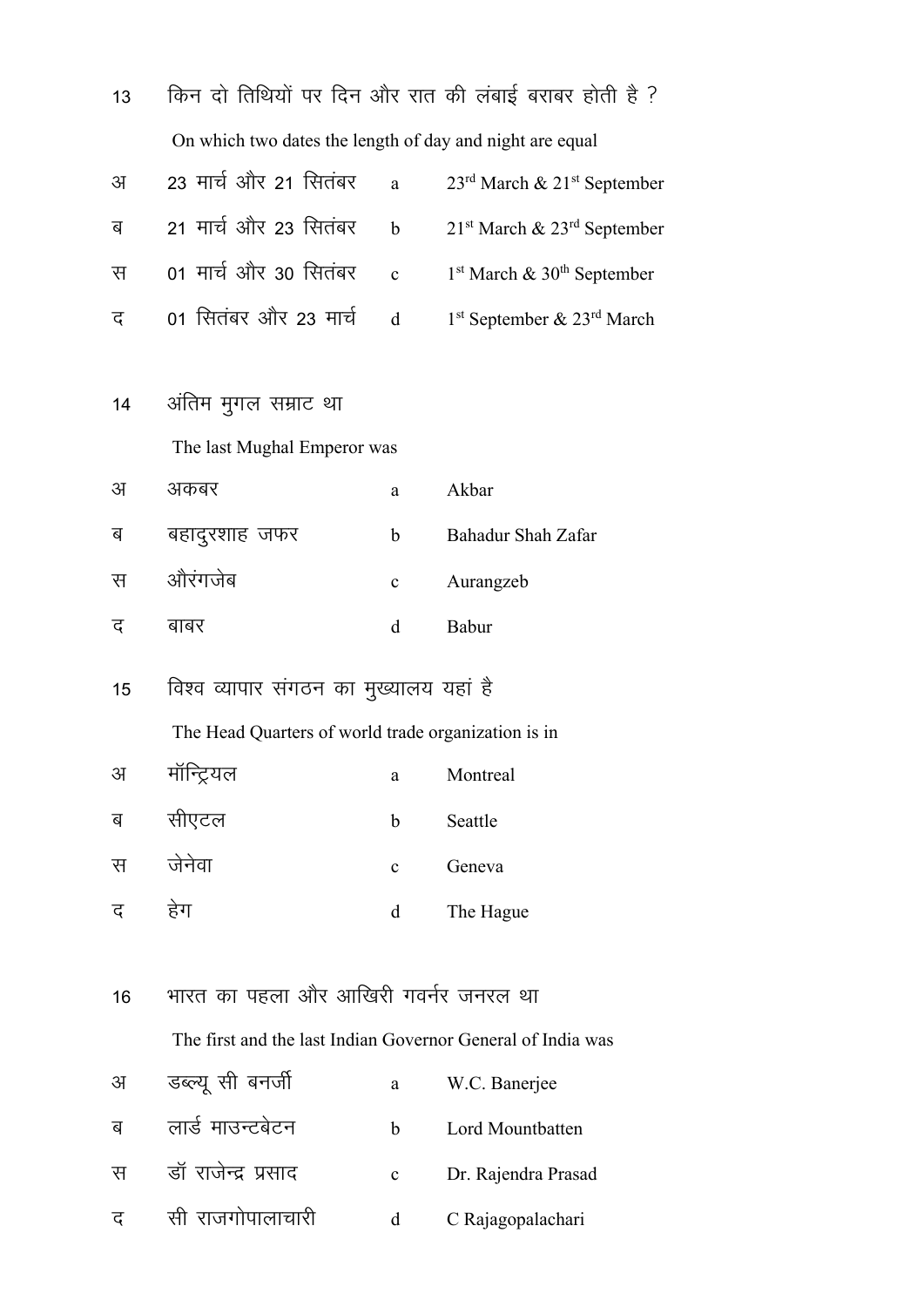| 17 | परमाणु उर्जा आयोग के पहले चैयरमैन थे                             |             |                      |             |                                                              |
|----|------------------------------------------------------------------|-------------|----------------------|-------------|--------------------------------------------------------------|
|    | The first chairman of Atomic Energy Commission was               |             |                      |             |                                                              |
| अ  | सीवी रमण                                                         | a           | CV Raman             |             |                                                              |
| ब  | एच जे भाभा                                                       | $\mathbf b$ | H J Bhabha           |             |                                                              |
| स  | एपीजे अब्दुल कलाम                                                | $\mathbf c$ | APJ Abdul Kalam      |             |                                                              |
| द  | विक्रम साराभाई                                                   | d           | Vikram Sarabhai      |             |                                                              |
| 18 | भारत के पहले फील्ड मार्शल थे                                     |             |                      |             |                                                              |
|    | The first field Marshal of India was                             |             |                      |             |                                                              |
| अ  | ए वैद्य                                                          | a           | A Vaidya             |             |                                                              |
| ब  | के एम करिअप्पा                                                   | b           | KM Cariappa          |             |                                                              |
| स  | सुन्दर जी                                                        | $\mathbf c$ | Sunder Ji            |             |                                                              |
| द  | एसएचएफजे मॉनेकशॉ                                                 | $\mathbf d$ | <b>SHFJ Maneksaw</b> |             |                                                              |
| 19 | ब्रेक्जिट का मतलब है                                             |             |                      |             |                                                              |
|    | Brexit refers to                                                 |             |                      |             |                                                              |
| अ  | विश्व व्यापार संगठन द्वारा<br>यू के की सदस्यता को निरस्त करना    |             |                      | a           | WTO cancelling UK membership                                 |
| ब  | ब्रिटेन द्वारा नाटो से बाहर पर विचार करना                        |             |                      | $\mathbf b$ | Britain planning to exit from Nato                           |
| स  | यूनाइटेड किंगडम का यूरोपियन यूनियन से<br>बाहर जाना               |             |                      | $\mathbf c$ | Departure of United Kingdom<br>from European Union           |
| द  | अमेरिकी कॉलोनियो द्वारा ग्रेट बिट्रेन से आजादी d<br>प्राप्त करना |             |                      |             | American colonies winning<br>independence from Great Britain |
| 20 | संगीतकार ए आर रहमान को किस फिल्म के लिये ऑस्कर मिला ?            |             |                      |             |                                                              |
|    | Music Composer A R Rehman won Oscar for this movie?              |             |                      |             |                                                              |
| अ  | लगान                                                             | a           | Lagaan               |             |                                                              |
| ब  | स्लमडॉंग मिलिनेयर                                                | $\mathbf b$ | Slumdog Millionaire  |             |                                                              |
| स  | रोजा                                                             | $\mathbf C$ | Roja                 |             |                                                              |
| द  | 127 हावर्स                                                       | d           | 127 Hours            |             |                                                              |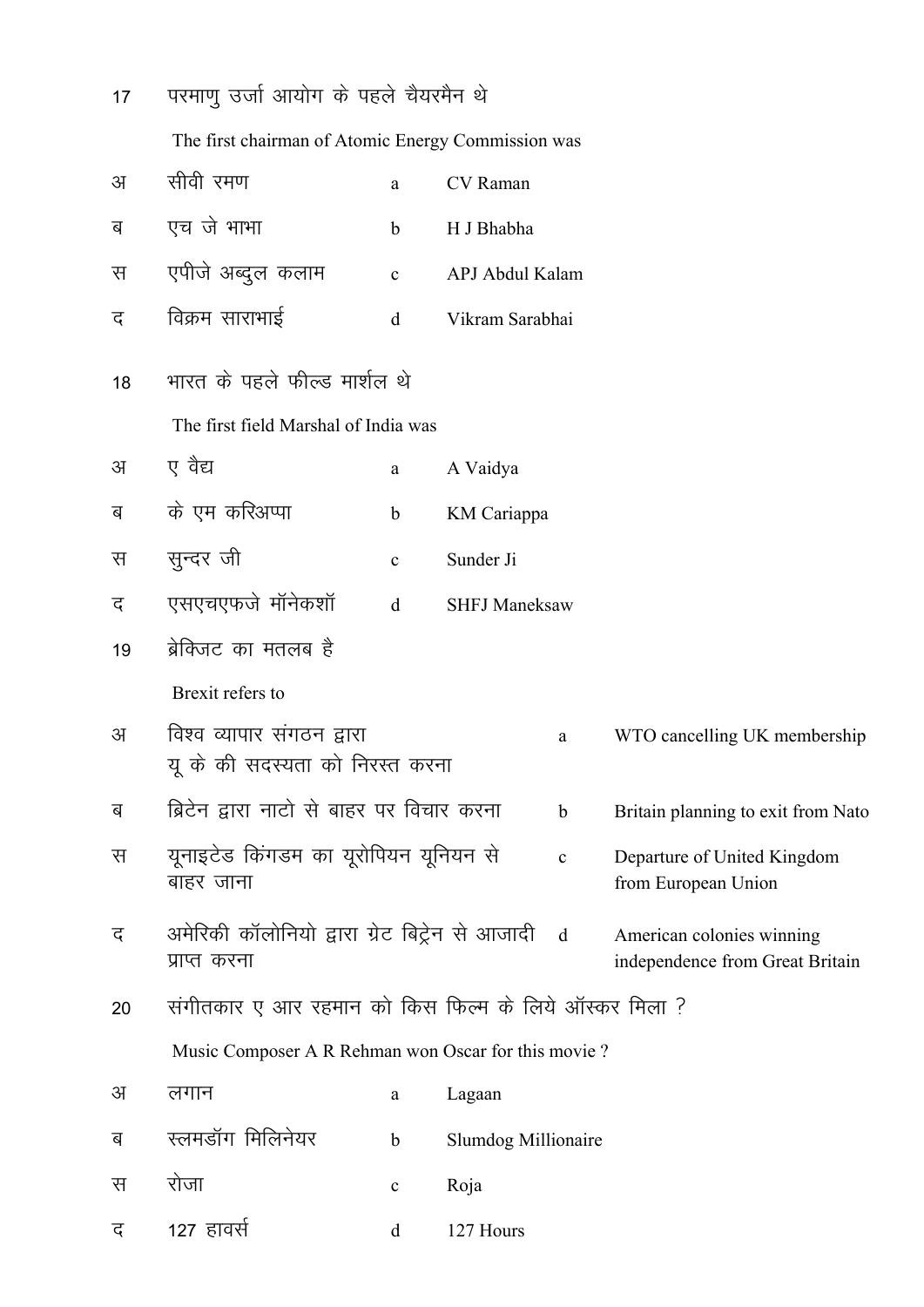#### प्र.2 निम्नलिखित प्रश्नों के उत्तर एक या दो शब्दों में दीजिये।

Answer the following questions in one or two words

- भारतीय संविधान का रचयिता किसे माना जाता है ?  $\mathbf{1}$ Who is considered the architect of Indian Constitution?
- हिरोशिमा पर किस देश ने बम गिराया था ?  $\overline{2}$

Which country bombarded the Hiroshima?

- भोपाल गैस त्रासदी किस वर्ष हुई थी ? 3 Which year the Bhopal Gas Tragedy occurred?
- दो जनगणना के बीच का अन्तराल कितना होता है ?  $\overline{4}$ What is the time gap for conducting census?
- युनेस्को का मुख्यालय कहां है ? 5 Where is the head quarter of UNESCO?
- संयुक्त राष्ट्र संघ के वर्तमान महासचिव कौन है ? 6 Who is the present secretary General of UNO?
- ऐमेनेस्टी इंटरनेशनल का मुख्यालय कहाँ स्थित है ?  $\overline{7}$ Where is the headquarter of the Amnesty International?
- बिदिशा का संबंध किन गुफाओं से है ? 8 Which caves are associated with Vidisha?
- इंडियन मिलिटरी अकादमी कहाँ स्थित है ? 9 Where is Indian Military Academy is situated?
- भारत में हरित क्रान्ति का संबंध किससे था ?  $10$ Which one is associated with the Green Revolution in India
- भारत में किस राज्य में सर्वप्रथम पूरे मतदान के लिये इलेक्ट्रानिक वोटिंग मशीन का  $11$ उपयोग किया गया ?

Which is the first state to use the electronic voting machine for the entire voting process?

मानव अधिकारों पर काम करने वाले संयुक्त राष्ट्र संगठन की संस्था का नाम बताइये  $12$ Name the UN organization which works for Human Rights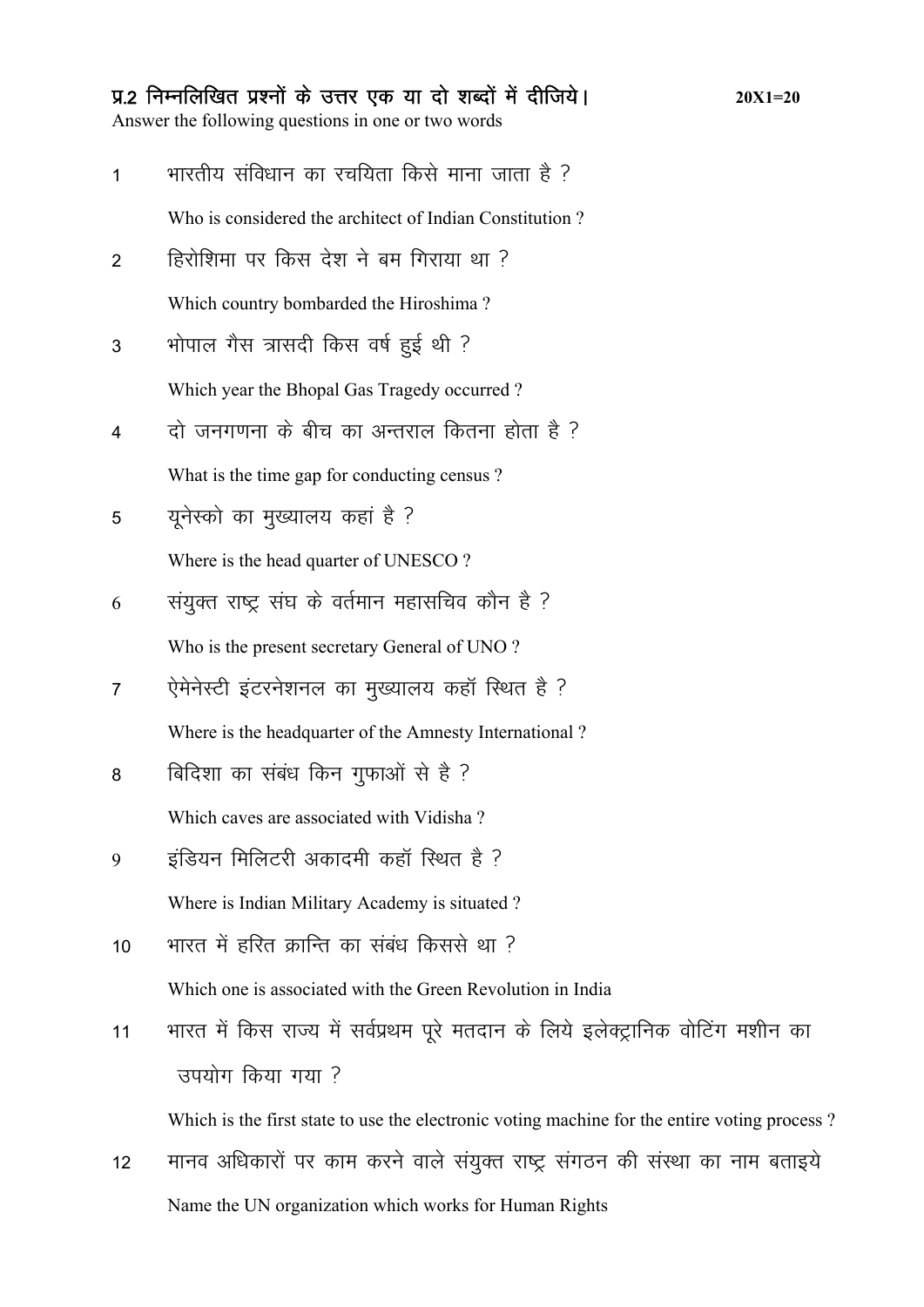- $13$  भटान की राजधानी क्या है ? Name the capital of Bhutan?
- 14 स्वामी विवेकानन्द के आध्यात्मिक गुरु का नाम बताइये Who was the spiritual Guru of Swami Vivekanand
- 15 सबसे पहले ज्ञानपीठ पुरस्कार किन्हें प्रदान किया गया ? Who was the first recipient of Gyanpeeth Award ?
- 16 विक्रम साराभाई विज्ञान के किस क्षेत्र से जुडे थे ?

Name the area of science which Vikram Sarabhai was associated with

- 17 UNESCO का पूरा नाम लिखिये Write the full form of UNESCO
- 18 ADB का पूरा नाम लिखिये Write the full form of ADB
- 19 ISRO का पूरा नाम लिखिये Write the full form of ISRO
- 20 SAARC का पूरा नाम लिखिये

Write the full form of SAARC

iz 3- lkekU; Kku %& fuEufyf[kr uke foxr eghuksa esa lekpkj i=ksa esa D;ksa ppkZ esa jgsaA **10X2=20 General knowledge :- Why the following names were reported in news papers in recent months** 

- (1) रघुराम राजन (1) Raghuram Rajan
- ¼2½ vkyksd oekZ **(2) Alok Verma**
- ¼3½ ts t;yfyrk **(3) J Jayalalitha**
- (4) विराट कोहली (4) Virat Kohli
- ¼5½ xqytkj **(5) Gulzar**
- (6) प्रणब मुखर्जी (6) Pranab Mukherjee
- (7) पी.वी.सिन्ध् (7) P V Sindhu
- <sup>(8)</sup> दीपक मिश्रा (8) Deepak Mishra
- <sup>(9)</sup> मनोहर पर्रिकर (9) Manohar Parrikar
- ¼10½ 'kf'kdkar nkl **(10) Shashikant Das**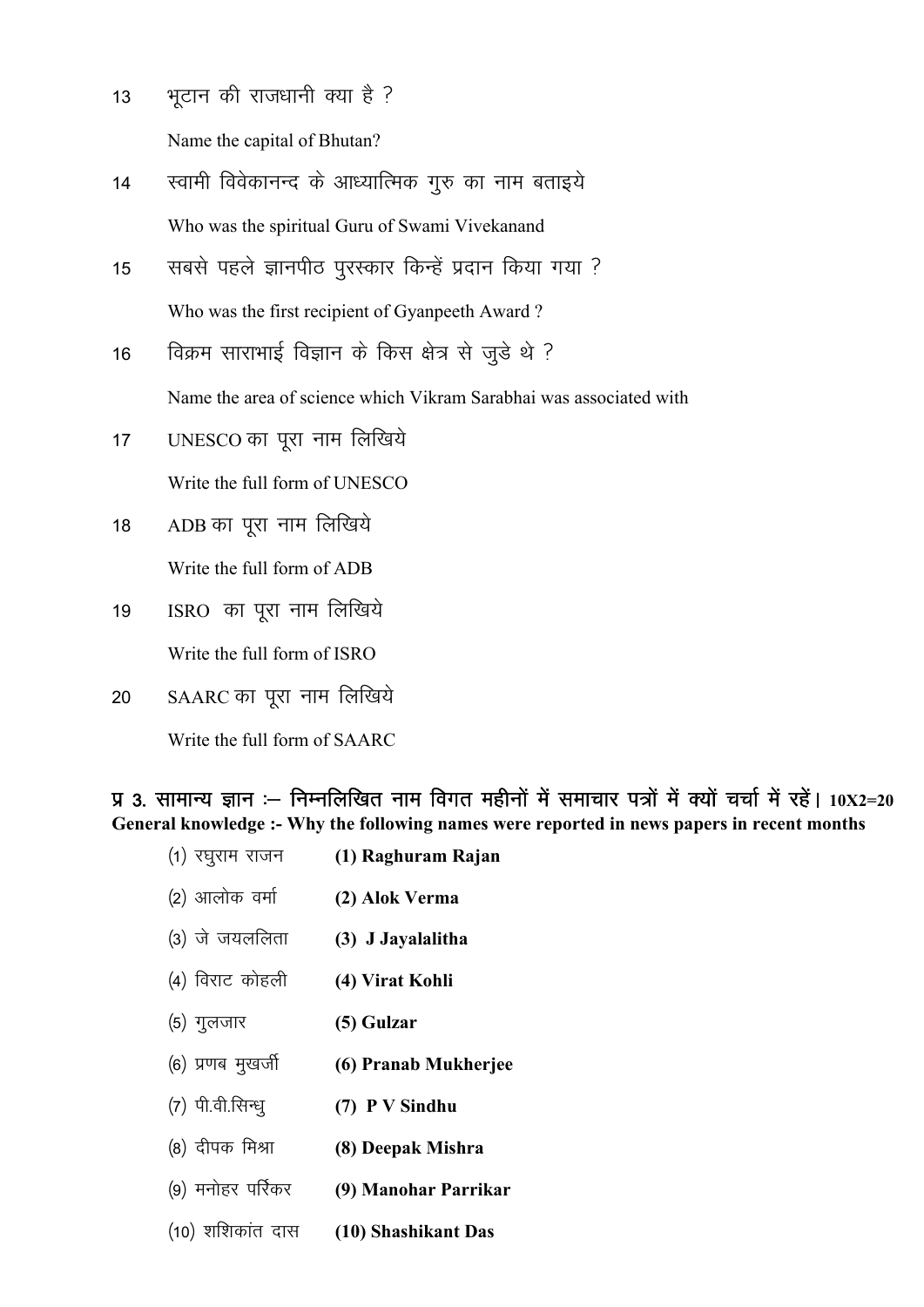**Genral Knowledge short answer type questions (answer in 35 to 40 words)**

| (1) शेरशाह सूरी  | (1) Sher Shah Suri                                           |
|------------------|--------------------------------------------------------------|
| $(2)$ ई—गवर्नेंस | (2) E-Governance                                             |
| (3) G-20 समिट    | $(3)$ G-20 Summit                                            |
| (4) चंद्रयान–2   | (4) Chandrayaan -2                                           |
|                  | (5) चुनाव आयोग की शक्तियां (5) Powers of Election Commission |
|                  |                                                              |

iz'u 5- %& A. i;kZ;okph ¼vaxzsth½ 5**X2=10**

Synonymous - (English)

(1) Funny -

(2) Weak -

(3) Turbulent -

(4) Intelligent -

(5) A thing characteristic of its kind or illustrating a general rule.

Synonymous -------

(6) A person or thing regarded in Terms of their fitness to be imitated Synonymous -------

| Generous -      |                                                                    |         |
|-----------------|--------------------------------------------------------------------|---------|
| 2. Ascend -     |                                                                    |         |
| 3. Arrive -     |                                                                    |         |
| 4. Afraid -     |                                                                    |         |
| $\ddot{i}$      | The speaker was unable to pacify the crowd.                        |         |
| $\overline{11}$ | His attitude to poor people is deplorable.                         |         |
|                 |                                                                    |         |
|                 |                                                                    |         |
|                 | C. निम्नलिखित प्रसिद्ध पुस्तकों के लेखकों ⁄ रचयिता का नाम लिखियें। | $5X1=5$ |
|                 |                                                                    |         |
|                 | Write the names of writers/Authors of the following famous books   |         |
|                 | (1) अग्नि की उड़ान / Wings of Fire                                 |         |
|                 | (2) ट्रेन टू पाकिस्तान / Train to Pakistan                         |         |
|                 | (3) गीतांजली / Geetanjali                                          |         |

B. .विलोम शब्द Antonyms - 5X2=10

(4) द व्हाईट टाइगर / The White Tiger

(5) द जंगल बुक $\ell$  The Jungle Book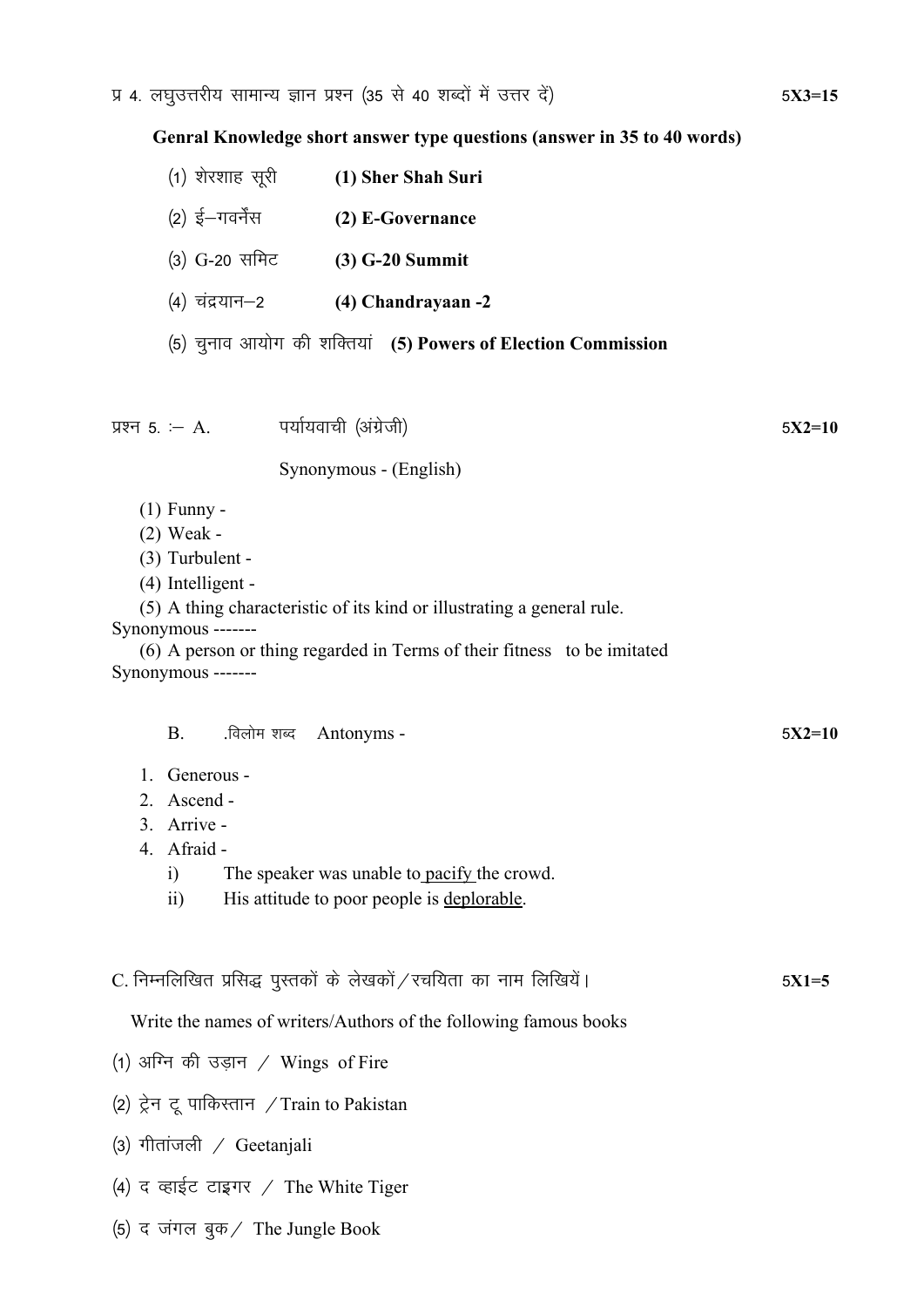प्र.6 निम्नलिखित दिये गये गद्यों में से किसी एक का अंग्रेजी से हिन्दी अथवा हिन्दी से अंग्रेजी में vuqokn dhft; s 10

Translate one of the following phrases from English to Hindi or Hindi to English

#### **Look‐out notice‐against BPSL chief**

The CBI has issued a look-out circular against Bhushan Power and Steel Limited (BPSL) chief Sanjay Singhal and his wife in connection with the alleged Rs. 2,348 crore bank fraud case, it said on Wednesday. Earlier this month, the agency had registered an FIR against the company, Mr. Singhal, his wife and company vice-chairman Aarti and other directors. Searches were also conducted in the premises of the suspects.

"It was alleged that the company fraudulently diverted about Rs.2,348 crore from the loan accounts of the PNB, the Oriental Bank of Commerce, the IDBI Bank and the UCO Bank, to various companies and shell firms without any obvious purpose and thereby misused the funds, " an official had said.

अथवा $\sigma$ 

## आरबीआई मुख्यालय में सुरक्षा का मॉकड्रिल हुआ

#### बंधक बनाए जाने की स्थिति से निपटने का अभ्यास किया गया

सुरक्षा एजेंसियों ने गुरुवार को रिजर्व बैंक के मुख्यालय में मॉकड्रिल आयोजित किया। सुरक्षा बलों ने बैंक में लोगों को बंधक बनाए जाने की स्थिति से निपटने का ट्रायल किया। इस ड्रिल के तहत दक्षिण मुम्बई में रिथित आरबीआई के 25 मंजिला मुख्यालय के ऊपर हेलिकॉप्टर से सुरक्षा बल के जवान उतरे और किसी एक मंजिल पर बंधक बनाए गए लोगों को छूड़ाया। पूरी प्रक्रिया में कई एजेंसियां शामिल हुईं।

2008 में हुए मुम्बई हमले में आतंकियों ने नरीमन हाउस में लोगों को बंधक बना लिया था। इसके बाद एनएसजी के कमांडो ने ऐसी ही कार्रवाई कर आतंकियों को ढेर किया था। आरबीआई मुख्यालय में हुए मॉकड्रिल का मकसद भविष्य में इस तरह की स्थिति से बेहतर तरीके से निबटना है।

हालांकि, इलाके के बहूत से लोग इस सुरक्षा ड्रिल से अनजान थे। जब उन्होंने आरबीआई मुख्यालय के ऊपर हेलिकॉप्टर को देखा तो हैरान हो गए। बाद में एक सीनियर पुलिस अधिकारी ने उन्हें बताया कि यह एक मॉकड्रिल है। घबराने की कोई जरूरत नहीं है। इसके बाद लोगों का कौतूहल शांत हुआ।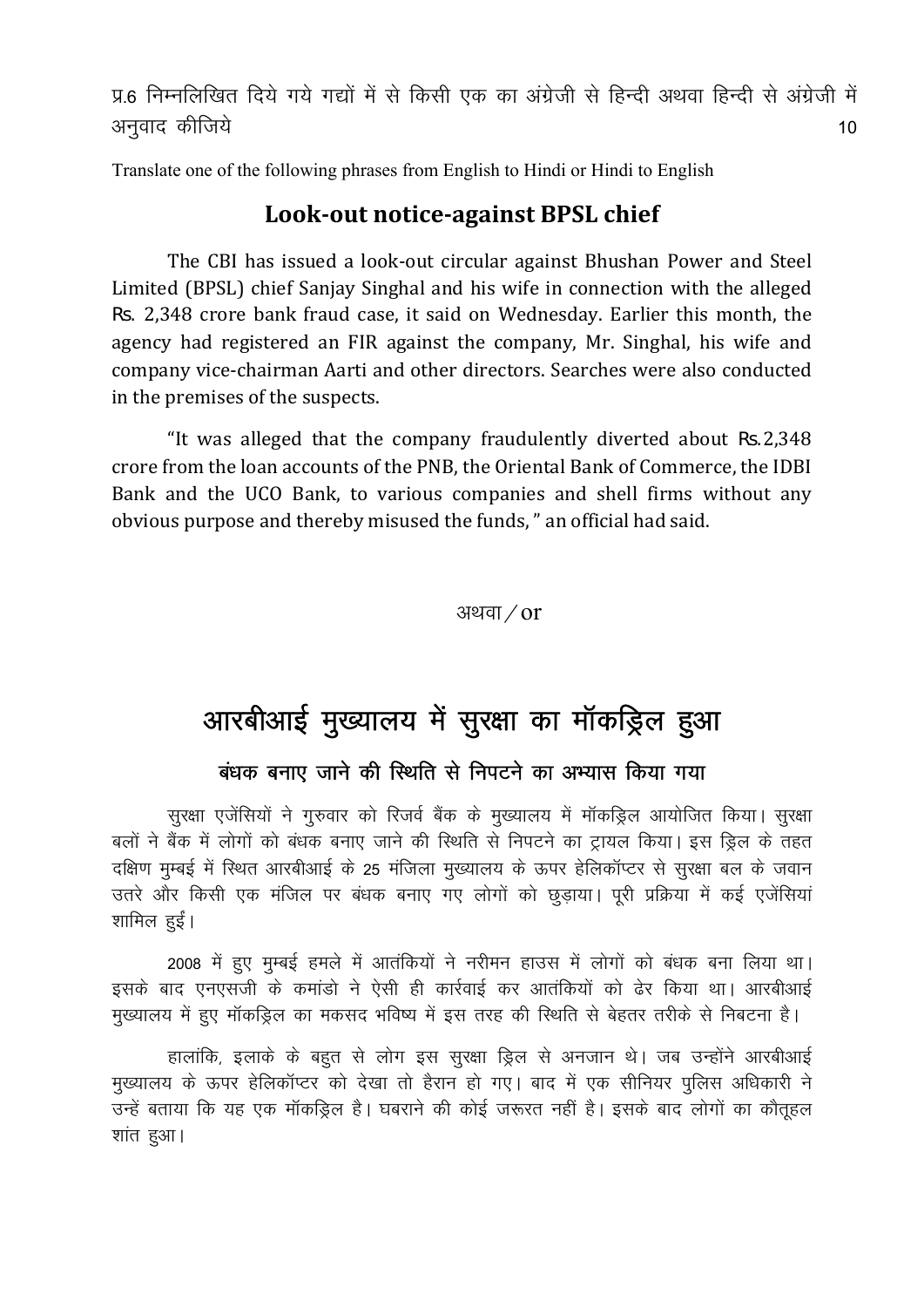प्र.7 निम्नलिखित गद्य का अंग्रेजी से हिन्दी तथा हिन्दी से अंग्रेजी में अनुवाद कीजिये  $5 + 5 = 10$ Translate the following phrases from English to Hindi and Hindi to English

### World's forests are 'in emergency room': Study

The world lost 12 million hectares of tropical tree cover last year - the equivalent of 30 football pitches a minute - researchers said on Thursday, warning the planet's health was at stake.

It was the fourth highest annual decline since records began in 2001, according to new data from Global Forest Watch, which uses satellite imagery and remote sensing to monitor tree cover losses from Brazil to Ghana.

"The world's forests are now in the emergency room, said Frances Seymour, senior fellow at the U.S. based World Resources Institute, which led the research. Ms. Seymour said the data represented 'heart breaking losses in real places,' with indigenous communities most vulnerable to losing their homes."

# तेलंगाना में 99 नंबर पाने वाली छात्रा को जीरो दिया. कॉपी जांचने वाला निलंबित

तेलंगाना में 11वीं और 12वीं कक्षा की परीक्षाओं के नतीजे घोषित होने के बाद से अब तक 21 छात्रों की खुदकुशी की खबर सामने आई है। परीक्षाओं में गड़बड़ी को लेकर राज्य में विपक्षी दलों का विरोध प्रदर्शन भी तेज हो गया है। इसी बीच एक हैरान कर देने वाली जानकारी मिली है। तेलंगाना राज्य माध्यमिक शिक्षा बोर्ड ने तेलुगू के पर्चे में 99 अंक हासिल करने वाली 12वीं की छात्रा को कथित तौर पर जीरो नंबर दिया है। मामले में कार्रवाई करते हुए परीक्षक पर जर्माना और जांचकर्ता को निलंबित कर दिया गया है। मंचिर्याल जिले की छात्रा के तेलुगू के पर्चे में असल में 99 अंक आए थे, जबकि जीरो अंक बताए गए। विज्ञप्ति में कहा गया कि इस गलती के लिए 5 हजार रुपये जर्माना लगाया गया है।

प्र 8. :– निम्नलिखित विषयों में सें किसी एक पर विश्लेषणात्मक एवं विचार क्षमता लेख लिखिये (अधिकतम शब्द सीमा 300 शब्द)–

20

Write down an analytical and opinion ability writing on any one of the following topics

- 1. Environment V/S Development./पर्यावरण बनाम विकास
	- 2. Science and Mysticism: Are they compatible,/विज्ञान बनाम मिथक: क्या एक दूसरे के अनकल हैं।
	- 3. Artificial Intelligence, कृत्रिम बुद्धिमत्ता
	- 4. Higher Education V/S skill acquisition,/ उच्च शिक्षा बनाम कौशल अर्जन।